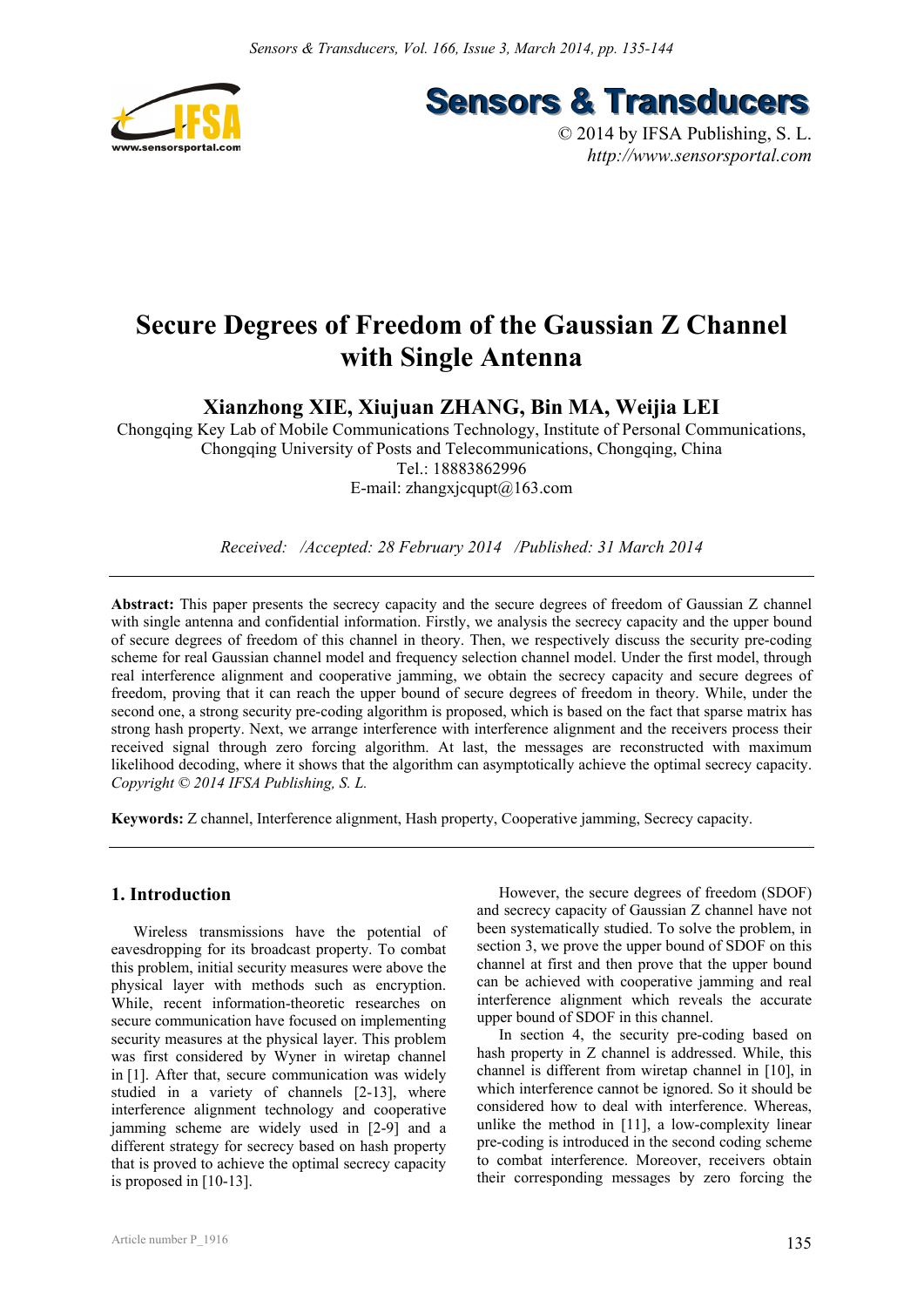interference, which can enable us to decode the messages in relatively shorter length of data compared with that in [11], which can further reduce the complexity.

The rest of the paper is organized as follows. The system model and definitions are presented in section 2. The SDOF of Gaussian Z channel with single antenna in theory is studied at first and then the achievable scheme of the real Gaussian Z channel is introduced in section 3. As a result, the accurate upper bound of SDOF is also derived. While, in section 4, we introduce a different security precoding scheme which is based on hash property in frequency selection Gaussian Z channel with single antenna. In section 5, we conclude this paper. And finally, we give the proof of the theorem in Appendix A.

## **2. System Model and Definitions**

### **2.1. System Model**

The Gaussian Z channel with single antenna is shown in Fig. 1, where  $Y_i$  ( $i = 1, 2$ ) is the channel output of the legitimate receiver,  $X_i$  is the channel input of the legitimate transmitter,  $h_{ii}$  (*i*, *j* = 1, 2) is the channel gain of the i<sup>th</sup> transmitter to the j<sup>th</sup> receiver and  $\{N_1, N_2\}$  are mutually independent zeromean unit-variance Gaussian random variables. The message  $W_i$  is sent by transmitter  $i(i = 1, 2)$  to receiver *i* .



**Fig. 1.** Gaussian Z channel with one antenna.

Throughout this paper, we also use the following definitions and notations. The cardinality of a set  $U$ is denoted by  $|U|$ , and  $U|V \equiv U \cap V^c$  denotes the set difference, where  $V^c$  denotes the complement of  $V$ . Column vectors and sequences are denoted in boldface. Let *A***u** denote a value taken by a function  $A: u^n \to u$  at  $\mathbf{u} = (u_1, u_2, ..., u_n) \in u^n$ , where  $u^n$  is a domain of the function. When *A* is a linear function, it can be expressed by a  $l \times n$  matrix. For a set **A**, let Im  $\boldsymbol{A}$  be defined as

$$
\operatorname{Im} A \equiv \bigcup_{A \in A} \left\{ A \mathbf{u} : \mathbf{u} \in \mathcal{U}^n \right\}
$$

And we define sets 
$$
C_A(\mathbf{a})
$$
 and  $C_{AB}(\mathbf{a}, \mathbf{b})$  as  
\n $C_A(\mathbf{a}) \equiv {\mathbf{u} : A\mathbf{u} = \mathbf{a}} \quad C_{AB}(\mathbf{a}, \mathbf{b}) \equiv {\mathbf{u} : A\mathbf{u} = \mathbf{a}, B\mathbf{u} = \mathbf{b}}$ 

In the context of linear codes,  $C_A(\mathbf{a})$  is called a coset determined by **a** . The random variables of a function *A* and a vector **a** are denoted by letters A and a, respectively. On the other hand, the random variable of a vector  $\bf{u}$  is denoted by letter  $U$  when it is not used to represent a matrix.

Let  $\mu_{UV}$  be the joint probability distribution of random variables *U* and *V*. Let  $\mu_U$  and  $\mu_V$  be the respective marginal distributions and  $\mu_{UV}$  be the conditional probability distribution. Let  $H(U)$  and  $H(U | V)$  be the entropy and the conditional entropy, respectively. A set of typical sequences  $T_{U,\gamma}$  and a set of conditionally typical sequences  $T_{U|V, \gamma}(\mathbf{v})$  are defined as

$$
T_{U,\gamma} \equiv \{ \mathbf{u} : D(\mathbf{v}_{\mathbf{u}} \mid \mid \mathcal{H}_U) < \gamma \}
$$
\n
$$
T_{U|V,\gamma}(\mathbf{v}) \equiv \left\{ \mathbf{u} : D(\mathbf{v}_{\mathbf{u}|\mathbf{v}} \mid \mid \mathcal{H}_{U|V} \mid \mathbf{v}_{\mathbf{v}}) < \gamma \right\},
$$

where  $D(v_u || \mu_U)$  and  $D(v_{u|v} || \mu_{U|V} | v_v)$  are divergence and the conditional divergence. Moreover,  $v_n$  and  $v_{\mathbf{u}|\mathbf{v}}$  are the empirical distribution of **u** and the conditional empirical distribution of **u** for a given **v** , respectively.

In addition, we define  $\chi$ (.) as follows

$$
\chi(a \neq b) \equiv \begin{cases} 1 & \text{if } a \neq b \\ 0 & \text{if } a = b \end{cases}
$$

For  $\gamma, \gamma' > 0$ , we defined

$$
\lambda_{U} = \frac{|U|\log[n+1]}{n}
$$
  

$$
\zeta_{U}(y) = \gamma - \sqrt{2\gamma}\log\frac{\sqrt{2\gamma}}{|U|} + \sqrt{2\gamma}\log|U|
$$
  

$$
\zeta_{U|V}(y'|y) = \gamma - \sqrt{2\gamma}\log\frac{\sqrt{2\gamma}}{|U||V|} + \sqrt{2\gamma}\log|U|
$$
  

$$
\eta_{U}(y) = -\sqrt{2\gamma}\log\frac{\sqrt{2\gamma}}{|U|} + \frac{|U|\log[n+1]}{n}
$$
  

$$
\eta_{U|V}(y'|y) = -\sqrt{2\gamma}\log\frac{\sqrt{2\gamma}}{|U||V|} + \sqrt{2\gamma}\log|U|
$$
  

$$
+ \frac{|U||V|\log[n+1]}{n}
$$

## **2.1. Strong Hash Property**

In the following, we will briefly discuss the strong hash property for an ensemble of functions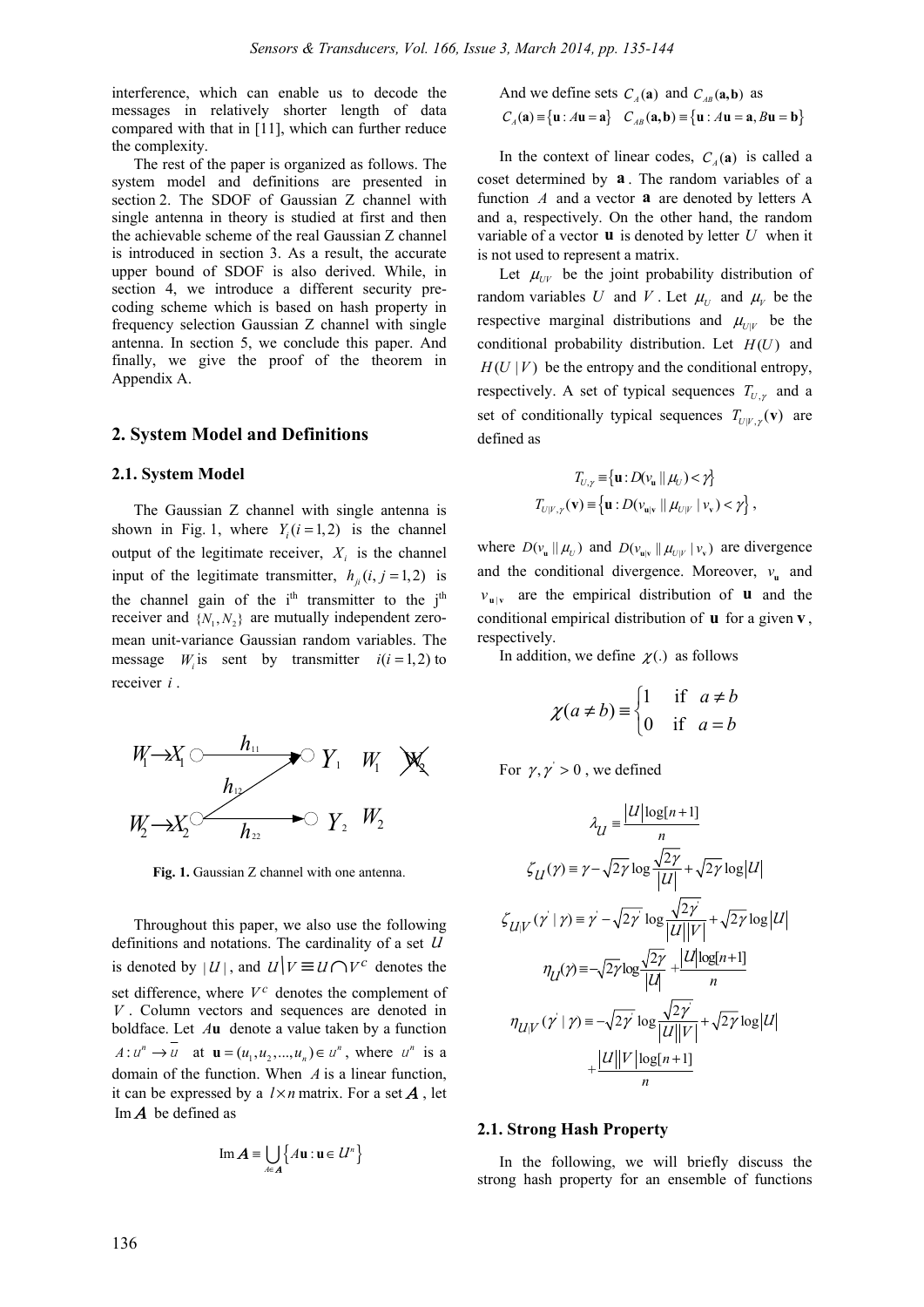which will be used later. It is introduced in [12] and requires stronger conditions than those introduced in [13].

Definition 1: Let  $\mathbf{A} = \{A_n\}_{n=1}^{\infty}$  be a sequence of sets such that  $A_n$  is a set of functions  $A: u^n \to \overline{u}_{A_n}$  satisfying

$$
\lim_{n\to\infty}\frac{\log(\left|\overline{U}_{A_n}\right|/\left|\text{Im}\,A_n\right|)}{n}=0\tag{1}
$$

For a probability distribution  $p_{A_n}$  on  $A_n$ , we call a sequence  $(A, \mathbf{p}_A) = \{(A_n, P_{A,n})\}_{n=1}^{\infty}$  an ensemble. Then  $(A, \mathbf{p}_A)$  has a strong  $(\alpha_A, \beta_A)$  – hash property if there are two sequences  $\alpha_A = {\alpha_A(n)}_{n=1}^{\infty}$  and  ${\beta}_A \equiv {\beta_A(n)}_{n=1}^{\infty}$  such that

$$
\lim_{n \to \infty} \alpha_A(n) = 1, \tag{2}
$$

$$
\lim_{n \to \infty} \beta_A(n) = 0 , \qquad (3)
$$

and

$$
\sum_{\mathbf{u'}\in L^m\setminus\{\mathbf{u}\}\atop P_{A,n}(\{A:A\mathbf{u}=A\mathbf{u'}\})>\frac{\alpha_A(n)}{|\text{Im }A_n|}} p_{A,n}(\{A:A\mathbf{u}=A\mathbf{u'}\}) \leq \beta_A(n)
$$
(4)

for any  $u \in U^n$ . Throughout this paper, we omit the dependence of  $A_1$ ,  $p_A$ ,  $\alpha_A$ ,  $\beta_A$  on  $n$ .

Note that the conditions (1)-(4) require that the collision probability of the event is far greater than  $1/$  Im  $A_n$  vanishes as the block length goes to infinity.

We have the following related lemmas.

Lemma 1: If  $(A, \mathbf{p}_A)$  has a strong  $(\alpha_A, \beta_A)$  – hash property, then for any  $T, T \in \mathcal{U}^n$ , we have

$$
\sum_{\substack{\mathbf{u} \in T \\ \mathbf{u} \in T}} p_A(\lbrace A : A\mathbf{u} = A\mathbf{u}^{\cdot} \rbrace) \le \Big| T \cap T \Big| + \frac{|T||T||\alpha_A}{|\text{Im } A|}, \quad (5)
$$

$$
+ \min \Big\{ |T|, |T'| \Big\} \beta_A
$$

We review the following lemma that is called the collision-resistant property, that is, if the number of bins is greater than the number of items then there is an assignment such that every bin contains at most one item.

Lemma 2: If  $(A, \mathbf{p}_A)$  satisfies (5), then for any *q* ∈  $U^n$  and *u* ∈  $U^n$ , we have

$$
p_{A}\left(\left\{A:\left[\mathbf{g}\setminus\{\mathbf{u}\}\right]\right]\cap C_{A}(A\mathbf{u}\neq\varnothing)\right\}\right)\leq\frac{|\mathbf{g}|\alpha_{A}|}{|\text{Im}\,A|}+\beta_{A},
$$

where  $q$  is the function satisfying

$$
g \equiv \left\{ u^{'} : \mu(u^{'} ) \geq \mu(u), u^{'} \neq u \right\}
$$

Lemma 3: If  $(A, \mathbf{p}_A)$  satisfies (5), then

$$
p_{A\mathbf{a}}(\{(A,\mathbf{a}):T\cap C_{A}(\mathbf{a})\neq\emptyset\})\leq\alpha_{A}-1+\frac{|\text{Im}\,A|[\beta_{A}+1]}{|T|}
$$

Next, we will consider the combination of two ensembles, where functions have the same domain. Note that the assumption of a strong hash property makes it unnecessary to assume a function be linear.

Lemma 4: Assume that an ensemble  $(A, \mathbf{p}_A)$  has a strong  $(\alpha_A, \beta_A)$  – hash property and  $(\mathbf{B}, \mathbf{p}_B)$  has a strong  $(\alpha_{B}, \beta_{B})$  – hash property. Then, let  $p_{AB}$  be the joint distribution on  $A \times B$  defined as

$$
p_{AB}(A,B) = p_A(A)p_B(B)
$$

for each  $A \in \mathbf{A}$  and  $B \in \mathbf{B}$ . And  $(\alpha_{AB}, \beta_{AB})$  is defined as

$$
\begin{array}{c}\n\alpha_{AB} = \alpha_A \times \alpha_B \\
\beta_{AB} = \beta_A + \beta_B\n\end{array}
$$

Then the ensemble  $(A \times B, p_{AB})$  can be defined as  $(A, B)$ **u** =  $(A$ **u**,  $B$ **u**) for each  $(A, B) \in A \times B$ and  $\mathbf{u} \in \mathcal{U}^n$ , which has a strong  $(\alpha_{AB}, \beta_{AB})$  – hash property.

Lemma 5: If  $(A, \mathbf{p}_A)$  satisfies (4), then for any function  $f: U^n \to [0, \infty]$ , and  $T \subset U^n$ , we have

$$
E_A\left[\sum_{\mathbf{c}}\left|\frac{f(C_A(\mathbf{c})) \cap T}{f(T)} - \frac{1}{|\text{Im }A|}\right|\right]
$$
  

$$
\leq \sqrt{\alpha_A - 1 + \frac{[\beta_A + 1] |\text{Im }A| \max_{\mathbf{u} \in T} f(\mathbf{u})}{f(T)}},
$$

where

$$
f(T) \equiv \sum_{\mathbf{u} \in T} f(\mathbf{u})
$$

# **3. Secrecy Capacity and Secure Degrees of Freedom of Z channel**

In this section, we will derive the secrecy capacity and SDOF of Z channel with single antenna based on the idea of real interference alignment and cooperative jamming. We have the following theorem which will be proved in this section.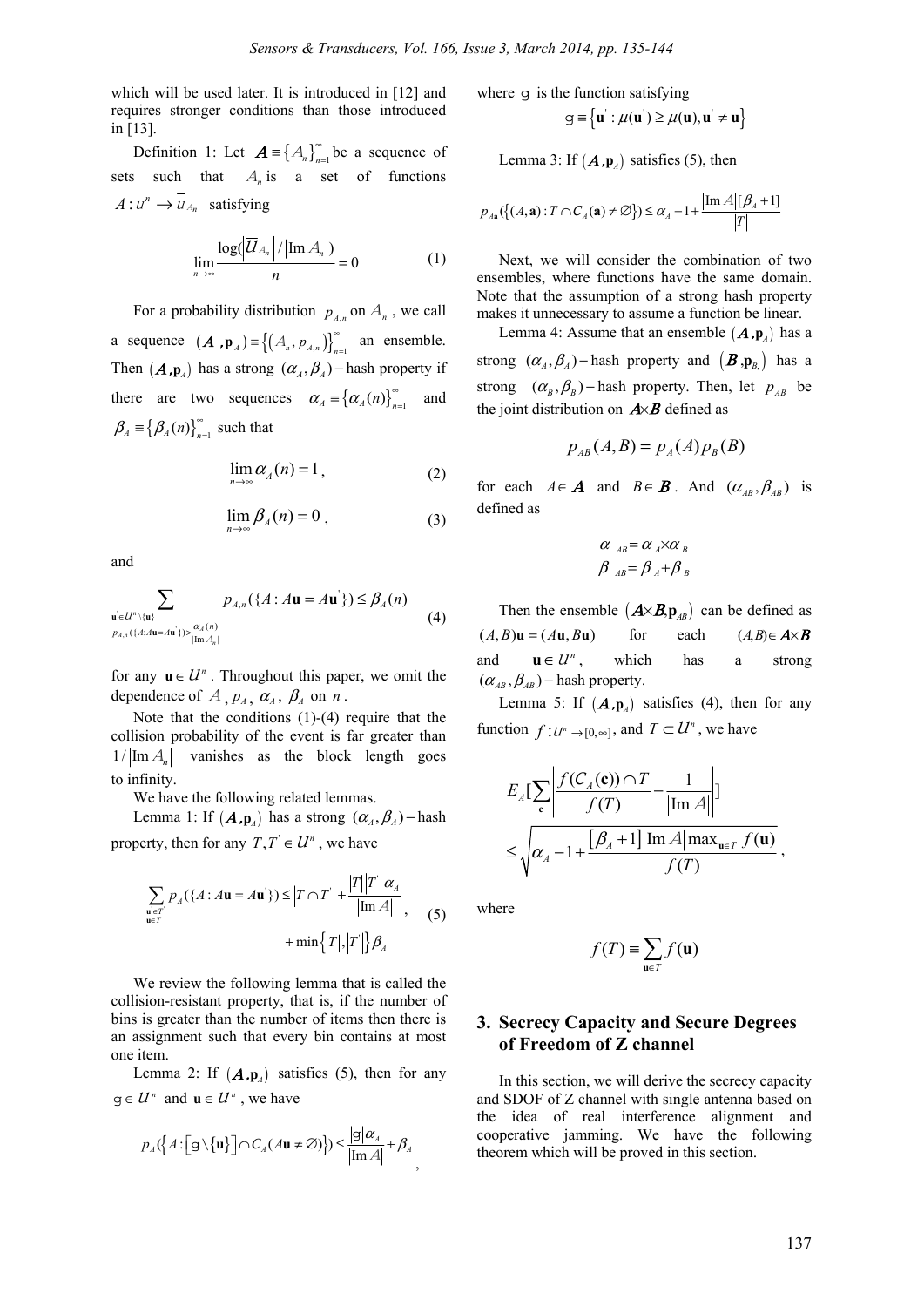Theorem 1: The accurate sum SDOF of the Z channel with single antenna and confidential message is 1.

In this channel, each transmitter *i* intends to send a message  $W_i$ , uniformly chosen from a set  $W_i$ , to receiver *i*. The rate of message is  $R_i = \log |W_i| / n$ , where *n* presents the number of channel uses. Transmitter *i* uses a stochastic function  $\phi_i: W_i \longrightarrow \mathbf{X}_i$  to encode the message, where  $X_i \triangleq X_i^n$  is the n-length channel input of user  $i(i = 1, 2)$ . We use boldface letters to denote n-length vector signals, e.g.,  $\mathbf{X}_i \triangleq X_i^n$ ,  $\mathbf{Y}_i \triangleq Y_i^n$ , etc. The legitimate receiver *j* decodes the message  $\overline{W}_j$  based on its observation  $Y_i$ . The rate  $(R_1, R_2)$  is said to be achievable if for any  $\varepsilon > 0$  there exist joint n-length codes such that each receiver *j* can decode the corresponding message reliably, i.e., the probability of decoding error is less than  $\varepsilon$  as

$$
P_{r}(W_{i} \neq \overline{W}_{j}) \leq \varepsilon \tag{6}
$$

$$
\frac{1}{n}H(W_2 | \mathbf{Y}_1) \ge \frac{1}{n}H(W_2) - \varepsilon \tag{7}
$$

Then the sum SDOF is defined as

$$
D_{s_{\Sigma}} = \lim_{n \to \infty} \frac{C_s}{\frac{1}{2} \log P} = \lim_{n \to \infty} \frac{R_{s_1} + R_{s_1}}{\frac{1}{2} \log P},
$$
(8)

In the following, we will prove the theorem 1. Firstly, we will prove secrecy capacity and the upper bound of sum SDOF in theory. From the Lemma 1 in [9], the secrecy rate  $R_2$  of the confidential message *W*<sub>2</sub> can be bounded by

$$
nR_2 = H(W_2) \le h(\overline{\mathbf{X}}_2) = h(\mathbf{X}_2 + \overline{\mathbf{N}}_2)
$$
  
\n
$$
\le h(\mathbf{Y}_1) - H(W_1) + nc_1
$$
\n(9)

By noting that  $H(W_1) = nR_1$  and  $H(Y_1) = \frac{n}{2} \log P$ 

and  $c_1$  is independent of P in (9), we have

$$
R_1 + R_2 \le \frac{1}{2} \log P + c_1 \tag{10}
$$

Then, from the definition of secrecy capacity, we have

$$
D_{s\Sigma} = \lim_{n \to \infty} \left[ \left( R_1 + R_2 \right) / \left( \frac{1}{2} \log P \right) \right] \le 1 \tag{11}
$$

In the following, we discuss an achievable scheme for real Gaussian Z channel. Before the messages are encoded, the channel output can be wrote as

$$
Y_1 = h_{11}X_1 + h_{12}X_2 + N_1 \quad Y_2 = h_{22}X_2 + N_2 \,, \quad (12)
$$

where the corresponding parameters are defined as the previous.

Let  ${V_1, U_1, U_2}$  be mutually independent discrete random variables. Each of them is uniformly and independently drawn from the same constellation  $C(a, Q)$ , where *a* and *Q* will be specified later. Here, the role of  $U_i$  is to carry message  $W_i$ , and the role of  $V_1$  is the cooperative jamming signal to help the transmitter-receiver pair 2. We choose the input signals of the transmitters as:

$$
X_1 = U_1 + \frac{h_{12}}{h_{11}} V_1 \qquad X_2 = U_2
$$

With these input signal selections, observations of the receivers are

$$
Y_1 = h_{11}U_1 + h_{12}(U_2 + V_1) + N_1, \tag{13}
$$

$$
Y_2 = h_{22}U_2 + N_2, \t\t(14)
$$

Since, for  $V_1$  and  $U_1$  are not in the same dimension at receiver 1, we align  $V_1$  in the dimension of  $U_2$  such that  $U_2$  is secure and  $U_1$  can occupy a larger space, which is illustrated in Fig. 2.



**Fig. 2.** Real interference alignment for real Gaussian Z channel.

By related theorem, we know that the following secrecy rate pair is achievable.

$$
R_{s1} \ge I(U_1; Y_1), \tag{15}
$$

$$
R_{s2} \ge I(U_2; Y_2) - I(U_2; Y_1 | U_1), \tag{16}
$$

The space observed at receiver 1 consists of  $(2Q+1)(4Q+1)$  signal points. By using the Khintchine-Groshev theorem of Diophantine approximation in number theory, we can limit the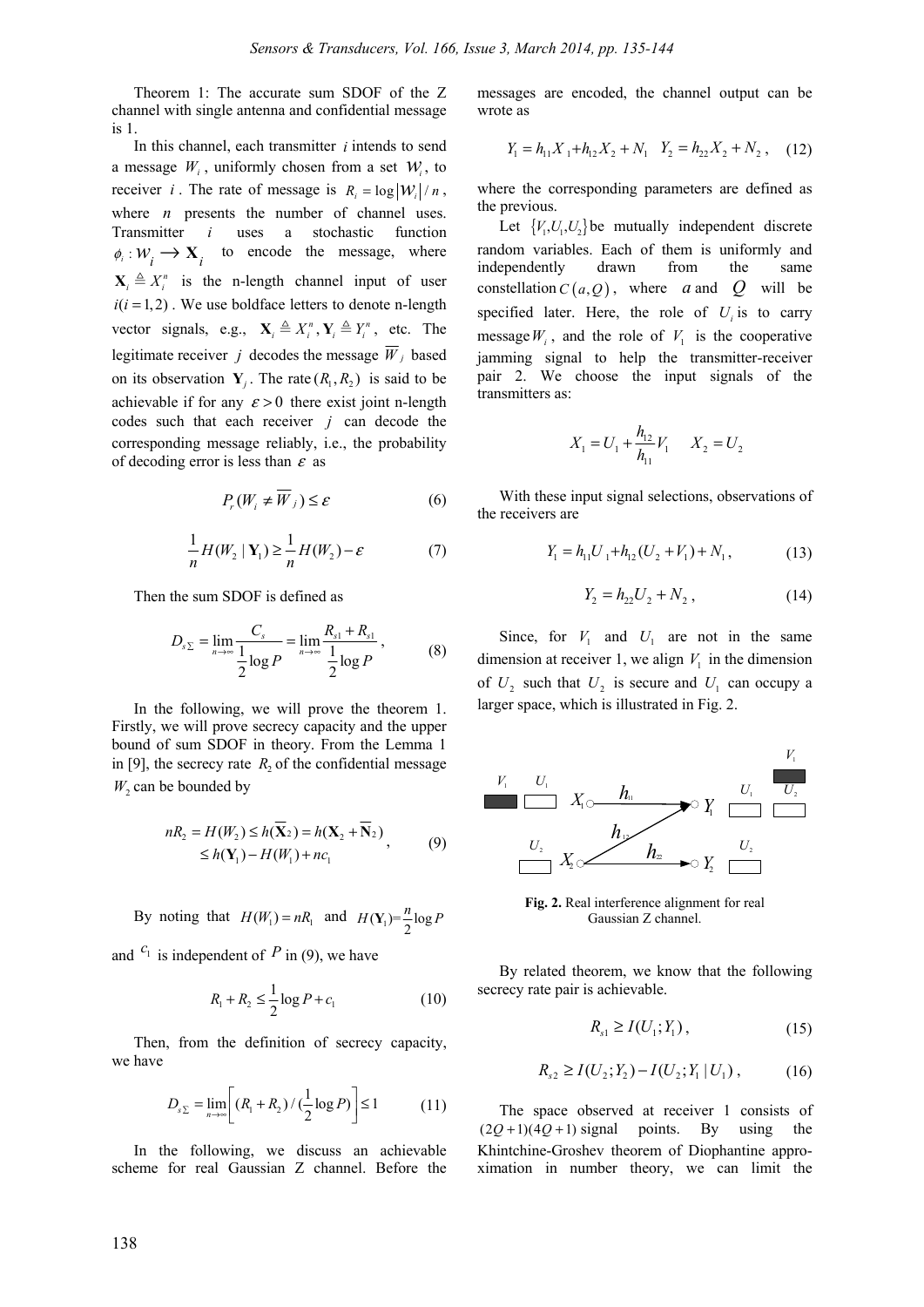minimum distance  $d_{\min}$  between points in the 1<sup>th</sup> receiver constellation as follow: For any  $\delta > 0$ , there exists a constant  $k_{\delta}$  such that

$$
d_{\min} \ge (k_{\delta} a / ((2Q)^{1+\delta})), \tag{17}
$$

for almost all rationally independent  $\{h_{11}, h_{12}\}$ , except for a set of Lebesgue message zero. Then, we can upper bound the probability of decoding error of such a PAM scheme by considering the additive Gaussian noise at receiver 1 as follows,

$$
\Pr(U_1 \neq \overline{U}_1) \le \exp(-\frac{d_{\min}^2}{8}) \le \exp(-\frac{k_{\delta}^2 a^2}{8(2Q)^{2(1+\delta)}}), \quad (18)
$$

where  $\overline{U}_1$  is the estimate for  $U_1$  obtained by choosing the closest point in the constellation based on observation  $Y_1$ . For any  $\delta > 0$ , if we choose  $Q = P^{(1-\delta)/(2(2+\delta))}$  and  $a = \gamma P^{1/2} / Q$ , where  $\gamma$  is a constant which is independent of *P* , then

$$
\Pr(U_1 \neq \overline{U}_1) \le \exp(-\frac{k_\delta^2 a^2}{8(2Q)^{2(1+\delta)}}) = \exp(-\frac{k_\delta^2 \gamma^2 P^\delta}{2^{2\delta+5}}), \quad (19)
$$

From (19), we can have  $Pr(U_1 \neq \overline{U_1}) \rightarrow 0$  as  $P \rightarrow \infty$ . To satisfy the power constraint at the transmitters, we can simply choose  $\gamma$  < min  $\left\{ 1, 1/\sqrt{1 + (h_{12}/h_{11})^2} \right\}$ . By Fano's inequality and the Markov chain  $U_1 \rightarrow Y_1 \rightarrow \overline{U}_1$ , we know that

$$
H(U_1 | Y_1) \le H(U_1 | \overline{U}_1)
$$
  
\n
$$
\le 1 + \exp(-\frac{k_{\delta}^2 \gamma^2 P^{\delta}}{2^{2\delta + 5}}) \log(2Q + 1)
$$
 (20)

this means that

$$
I(U_1; Y_1) = H(U_1) - H(U_1 | Y_1) \ge H(U_1) - H(U_1 | \overline{U}_1)
$$
  
\n
$$
\ge [1 - \exp(-(k_\delta^2 \gamma^2 P^\delta))] \log(2Q + 1) + o(\log P), \quad (21)
$$

Combining (15) and (21), we obtain

$$
R_{s1} \ge \frac{1-\delta}{2+\delta} \left(\frac{1}{2}\log P\right) + o(\log P) \,,\tag{22}
$$

By applying this same analysis to rate  $R_{s2}$ , we can also have  $Pr(U_2 \neq \overline{U_2}) \rightarrow 0$  as  $P \rightarrow \infty$  and

$$
R_{s2} \ge I(U_2; Y_2) - I(U_2; Y_1 | U_1)
$$
  
\n
$$
\ge \frac{1 - \delta}{2 + \delta} \left(\frac{1}{2} \log P\right) + o\left(\frac{1}{2} \log P\right),
$$
 (23)

Then, by choosing  $\delta$  arbitrarily small, we can achieve that

$$
D_{s\Sigma} = \lim_{n \to \infty} \frac{C_s}{\frac{1}{2} \log P} = \lim_{n \to \infty} \frac{R_{s1} + R_{s2}}{\frac{1}{2} \log P} \ge 1
$$
 (24)

By combining (11) and (24), we can derive that the accurate upper bound of sum SDOF of Gaussian Z channel with single antenna is 1. Then we completely prove the theorem 1.

# **4. Secure Pre-coding Scheme Based on Strong Hash Property for Gaussian Z Channel**

In the scenario of two-user frequency selection Gaussian Z channel, each of two transmitters has an independent message for each receiver. The channel output at the  $j<sup>th</sup>$  receiver over the  $f<sup>th</sup>$  slot and the  $t<sup>th</sup>$ time slot is described as follows:

$$
Y_1(f,t) = h_{11}(f)X_1(f,t) + h_{12}(f)X_2(f,t) + N_1(f,t)
$$
  

$$
Y_2(f,t) = h_{22}(f)X_2(f,t) + N_2(f,t)
$$

where  $X_i(f,t)$  is the input signal at transmitter  $i, h_{ii}(f)$  is the channel coefficient from transmitter *i* to receiver *j* and  $N_i(f,t)$  represents the additive white Gaussian noise (AWGN) at receiver *i* . We assume that channel coefficients vary across frequency slots but remain constant in time and are drawn from a continuous distribution. We assume all channel coefficients are known to all transmitters and receivers. Using the symbol extension channel, the input-output relationship is characterized as follows:

$$
\overline{\mathbf{Y}}_1(t) = \overline{\mathbf{H}}_{11} \overline{\mathbf{X}}_1(t) + \overline{\mathbf{H}}_{12} \overline{\mathbf{X}}_2(t) + \overline{\mathbf{N}}_1(t) ,\qquad(25)
$$

$$
\overline{\mathbf{Y}}_2(t) = \overline{\mathbf{H}}_{22} \overline{\mathbf{X}}_2(t) + \overline{\mathbf{N}}_2(t), \qquad (26)
$$

where  $\overline{\mathbf{X}}_i(t)$  is the  $F \times 1$  column vector representing the  $F = 2n$  symbol extension of the transmitted symbol  $X_i(t)$ , i.e.,  $\overline{X}_i(t) = [X_i(1, t),..., X_i(F, t)]^T$ . Similarly,  $\overline{Y}_i(t)$  and  $\overline{N}_i(t)$  represent symbol extension of  $Y_i$  and  $N_i$ , respectively.  $\overline{H}_{ji}$  is the  $F \times F$  diagonal matrix representing the extension of the channel, i.e.,

$$
\overline{\mathbf{H}}_{ji} = \begin{pmatrix} h_{ji}(1) & \dots & 0 \\ \vdots & \ddots & \vdots \\ 0 & \dots & h_{ji}(F) \end{pmatrix}_{F \times F}
$$

Over the *F* symbol extension channel, message  $W_i$  is encoded at transmitter *i* into  $m_i = n$ independent streams  $\mathbf{X}_i(t)$ , which is a  $n \times 1$  vector. It should be noted that the following coding scheme introduces randomness to ensure the secrecy. Then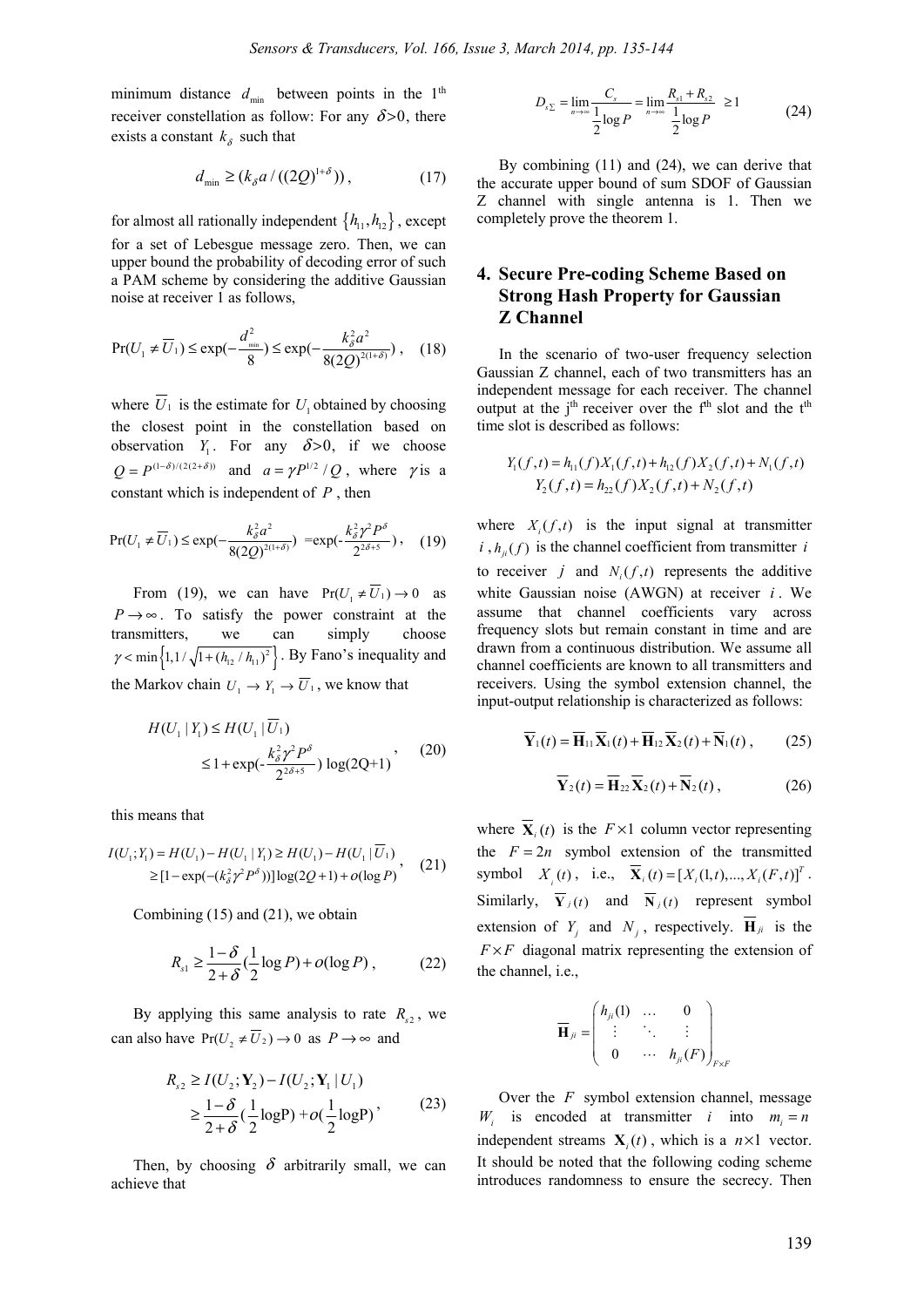transmitter *i* employs the interference alignment scheme mapping  $\mathbf{X}_i(t)$  into  $\mathbf{X}_i(t) = \mathbf{V}_i(t) \mathbf{X}_i(t)$ where  $V_i(t)$  is the  $F \times m_i$  matrix. At last, transmitter *i* sends the signal into the channel. While how to choose the pre-coding matrices will be discussed later.

So that the desired signal vectors span a signal space which is disjoint with the space spanned by the interference vectors at each receiver. Therefore, each receiver can decode its desired data streams by zero forcing the interference.

In the following, we will address how to choose pre-coding matrices. To make transmitter 1 can send the message  $W_1$  with the optimal sub-channels,  $V_1(t)$  is formed from the maximum *n* right singular vectors of the matrix  $H<sub>11</sub>$ . In addition, to enhance the sum secrecy capacity of this system, we make joint generalized singular value decomposition on channel

matrixes of  $\overline{H}_{12}$  and  $\overline{H}_{22}$  as follows

$$
\overline{\mathbf{H}}_{22}\mathbf{A}_2 = \mathbf{E}_{r2}\mathbf{C},\qquad(27)
$$

$$
\overline{\mathbf{H}}_{12}\mathbf{A}_2 = \mathbf{E}_{e2}\mathbf{D},\qquad(1)
$$

to return them into unitary matrices  $\mathbf{E}_{t_2} \in \mathbb{C}^{F \times F}$  and  $\mathbf{F}_{2} \in \mathbb{C}^{F \times F}$ , where  $\mathbf{A}_{2}$  is a matrix such that  $A_2 \in \mathbb{C}^{n \times n}$ . Moreover, the nonzero elements of **C** are in ascending order while the nonzero elements of **D** are in decreasing order, and  $C^T C + D^T D = I$ . Letting  $c_i$  and  $d_i$  represent the ith diagonal elements of  $C^T C$  and  $D^T D$ , respectively. We see that from the viewpoint of maximizing secrecy capacity, it is clear that only those sub-channels for which  $c_i > d_i$  should be used to carry the confidential information, since for these sub-channels, the information of transmitter 1 which is a potential eavesdropper is degraded compared with the desired recipient. To this end, we choose the matrix  $V_2(t)$  as *n* column vectors of the matrix  $\mathbf{A}_2$ , where these vectors should satisfy  $c_i > d_i$ . At last, receiver *i* obtain corresponding signal  $\mathbf{X}_i(t)$  and then recover related message from it.

In the following, we will focus on how to achieve secrecy pre-coding for this system, that is, how to generate signal  $\mathbf{X}_i(t)$  at transmitter *i*.

Transmitter *i* has the message  $W_i$  intended for receiver *i* , which results a total of two independent messages. An  $(M_1, M_2, N, F, P_1)$  code for the Z channel consists of the following:

1) Two independent message sets  $W_i = \{1, 2, ..., M_i\};$ 

2) Two encoding functions  $\varphi_i : \mathbf{m}_i \to \mathbf{\overline{X}}_i^N$ , where  $\overline{\mathbf{X}}_i^N = [\mathbf{X}_i(1), ..., \mathbf{X}_i(N)]$ , which map the message

 $W_i \in \mathbf{m}_i$  to transmitted symbols. Each transmitter has a power constraint, e.g.,

$$
\frac{1}{NF} \sum_{f=1}^{F} \sum_{t=1}^{N} \left| X_i(f,t) \right|^2 \le P, i \in \{1,2\} ;
$$

3) two decoding functions  $\psi_i : \overline{Y}_i^N \to \mathcal{W}_i$ , which map the received sequence  $\overline{Y}_i^N$  to the decoded message  $\overline{w_i} \in \mathbf{m}_i$ . The average probability of decoding error  $P_{e,i}$  for receiver *i* is defined as  $P_{e,i} = \frac{1}{M_i} \sum_{w_i \in \mathbf{m}_i} \text{Pr}(\phi_i(\mathbf{Y}_i \neq w_i \mid w_i \text{ is sent})).$ 

We define two types of secrecy measure. The first is the variation distance  $d(p_{M_2 Y_1^n}, p_{M_2} \times p_{Y_1^n})$ , where  $p_{M_2} \times p_{Y_1^n}(m_2, Y_1) \equiv p_{M_2}(m_2) p_{Y_1^n}(Y_1)$ . The second is the mutual information  $I(M_2; Y_1^n)$  We call the coding scheme asymptotically perfectly secure with respect to the variation distance or the mutual information if any one of them goes to zero as the block length *n* goes to infinity.

In the following, we will illustrate how to generate codeword in detail, which can be illustrated as in Fig. 3. We will focus on secrecy pre-coding scheme for the two transmitters to generate encoded signal  $X_i(t)$ . To be simple, we omit time slot when it not be explained specifically.



**Fig. 3.** Coding scheme for transmitters.

First, security pre-coding is made on transmitter 1 to achieve optimal capacity. We assume that  $\mu_{\mathbf{x}}$  is given. Let  $A_1 \in A_1$  and  $B_1 \in B_1$  be functions  $A_1: \chi^n \to \chi^{lA_1}$  and  $B_1: \chi^n \to \chi^{lB_1}$ , where  $l_{A_1}$  and  $l_{B_1}$ are defined as

$$
l_{A_i} = \frac{n[H(\mathbf{X}_1 | \mathbf{Y}_1) + \varepsilon_{A_i}]}{\log |\chi|}
$$

$$
l_{B_i} = \frac{n[I(\mathbf{X}_1; \mathbf{Y}_1) - \varepsilon_{B_i}]}{\log |\chi|}
$$

 $log|_{\chi}$ 

For a given vector  $\mathbf{a} \in \chi^{\n}A_1}$ , let  $W_{\mathbf{x}_1, \gamma}(A_1, B_1, \mathbf{a}, \mathbf{m}_1)$ be the set  $\left\{0, \ldots, \left|T_{\mathbf{X}_1, \gamma} \cap C_{A_i B_i}(\mathbf{a}, \mathbf{m}_1) - 1\right|\right\}$  and we define: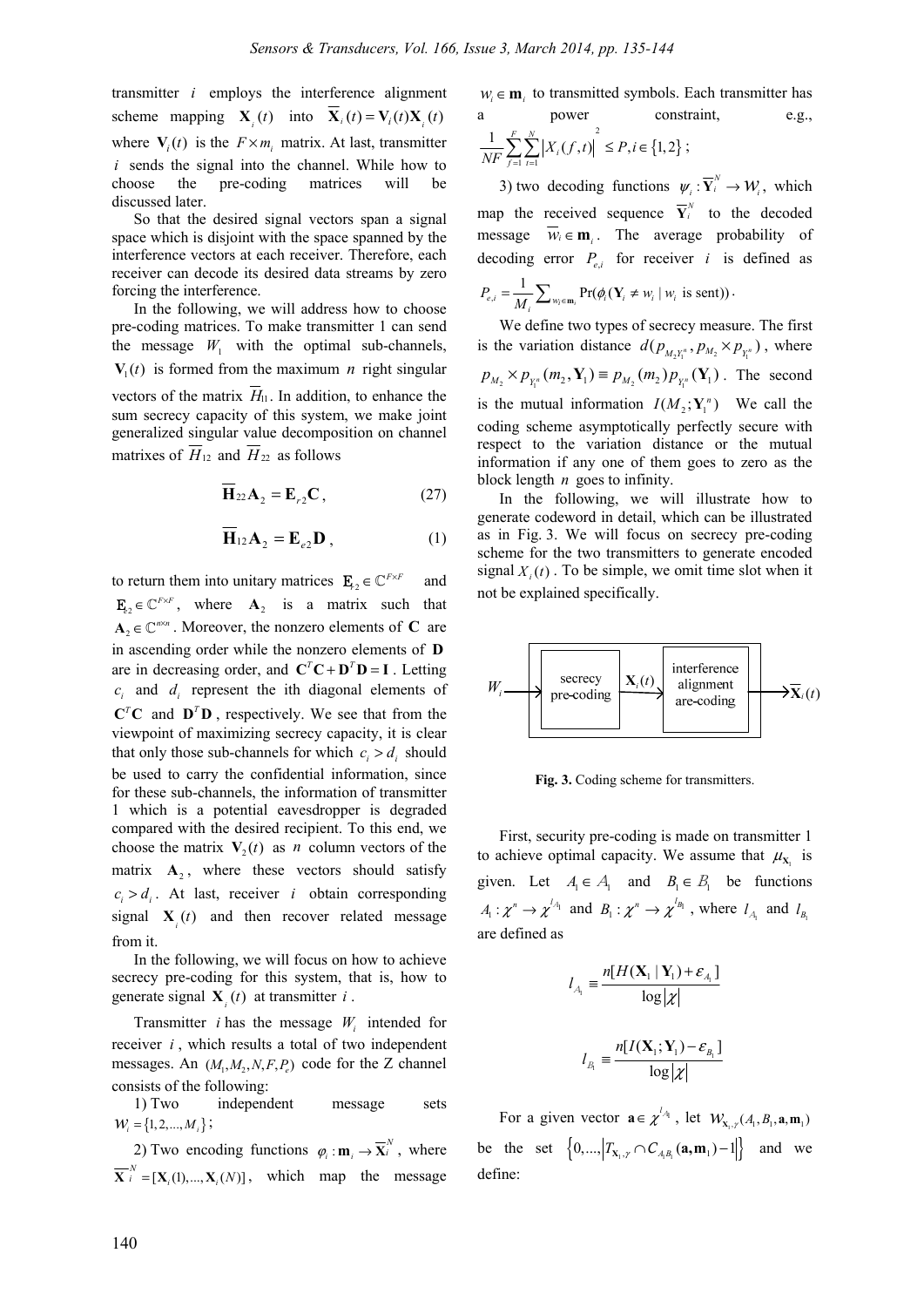$g_{A_iB_i}(\mathbf{a}, \mathbf{m}_1, .): \mathcal{W}_{\mathbf{X}_i, \gamma}(A_i, B_i, \mathbf{a}, \mathbf{m}_1) \to T_{\mathbf{X}_i, \gamma} \cap C_{A_iB_i}(\mathbf{a}, \mathbf{m}_1).$ In addition, let  $W_1$  be the random variable corresponding to the message  $m_1$ , where the probability  $p_{M}$  ( $m_1$ ) is uniform distribution on Im  $B_1$ . We construct a stochastic encoder by using a random number  $W_1 \in W_{\mathbf{x}_1, \mathbf{y}}(A_1, B_1, \mathbf{a}, \mathbf{m}_1)$  generated from the distribution  $p_{W \cup M}$  (. | **m** <sub>1</sub> ) for each  $\mathbf{m}_{i} \in \text{Im } B_{i}$ . We define the stochastic encoder  $\phi_1 : \chi^{l_{B_1}} \to \chi^n$  and the decoder  $\psi_1 : y^n \to \chi^{l_{B_1}}$  as

$$
\phi_1(\mathbf{m}_1) \equiv g_{A_1B_1}(\mathbf{a}, \mathbf{m}_1)
$$

$$
\psi_1(\mathbf{m}_1) \equiv B_1g_{A_1}(\mathbf{a} | \mathbf{Y}_1)
$$

where

$$
g_{A_iB_i}(\mathbf{a}, \mathbf{m}_1) \equiv \arg \min_{\mathbf{X}_1 \in C_{A_iB_i}(\mathbf{a}, \mathbf{m}_1)} \mu_{\mathbf{X}_1}(\mathbf{X}_1)
$$
  

$$
g_{A_i}(\mathbf{a} | \mathbf{Y}_1) \equiv \arg \min_{\mathbf{X}_1 \in C_{A_i}(\mathbf{a})} \mu_{\mathbf{X}_1Y_1}(\mathbf{X}_1 | \mathbf{Y}_1)
$$

Then rate  $R_1$  of this secure pre-coding is given by  $R_1 \equiv \left| \text{Im } B_1 \right| / n$  and the decoding error of probability is as follows

$$
\mathrm{Pr}_{\gamma_i | \boldsymbol{X}_1}\left(\mathcal{A}_1, \mathcal{B}_1, \mathbf{a} \right) \equiv \sum_{\mathbf{m}_1, \mathbf{Y}_1} \big[ \, p_{\mathcal{M}}\left(\mathbf{m}_1\right) \boldsymbol{\mu}_{\gamma_i | \boldsymbol{X}_1}\left(\mathbf{Y}_1 \mid \boldsymbol{\psi}_1\left(\mathbf{m}_1\right) \right) \times \boldsymbol{\chi}(\boldsymbol{\psi}_1(\mathbf{Y}_1) \neq \mathbf{m}_1) \big]
$$

What's more, we provide an intuitive interpretation of the construction of the code, which is illustrated in Fig. 4.



**Fig. 4.** Security pre- coding scheme for Transmitter 1.

We assume that **a** is shared by the encoder and the decoder 1. For **a** and a message  $m_1$ , the function  $g_{A_i B_i}$  generates a typical sequence  $X_i \in T_{X_i, \gamma}$  as a channel input. The decoder reproduces the channel input  $X_1$  by using  $g_A$  from **a** and a channel output

 $Y_1$ . Since  $(X_1, Y_1)$  is jointly typical and  $B_1X_1 = m_1$ , the decoding will succeed if the amount of information of **a** is greater than  $H(X_1 | Y_1)$  to satisfy the collision-resistant property. On the other hand, the total rate of **a** and  $\mathbf{m}_1$  should be less than  $H(X)$  to satisfy the saturating property. Then, we can set the encoding rate of  $m_1$  be close to  $I(X_1; Y_1)$ . Here we describe the channel secure coding in Lemma 6 for transmitter 1 as follows.

Lemma 6: Let  $\mu_{Y|X_1}$  be the conditional probability distribution of transmitter 1. For given  $\mathcal{E}_4, \mathcal{E}_B > 0$  satisfying  $\zeta_{y|x} (3[\varepsilon_{B_1} - \varepsilon_{A_1}] | 3[\varepsilon_{B_1} - \varepsilon_{A_1}]) < \varepsilon_{A_1} < \varepsilon_{B_1}$ . We assume that  $(A, \mathbf{p}_A)$  and  $(A \times B, \mathbf{p}_{A,B_1})$  have hash property.

Then, for all  $\delta > 0$  and sufficiently large *n*, there are functions (sparse matrices)  $A_1 \in A_1$ ,  $B_1 \in B_1$  and a vector  $\mathbf{a} \in \text{Im } A_1$  such that

$$
R_1 \ge I(\mathbf{X}_1; \mathbf{Y}_1) - \varepsilon_{B_1} - \delta , \qquad (29)
$$

$$
\mathrm{Pr}_{Y_1|X_1}(A_1, B_1, \mathbf{a}) < \delta \,, \tag{30}
$$

This lemma can be similarly proved as theorem 3 in [13]. Then form it, the rate of the proposed code is close to the capacity of transmitter-receiver 1 as  $\varepsilon_{B_1}, \delta \to 0$ .

Next, we analysis the security pre-coding scheme for transmitter 2 to enhance secrecy capacity. In the following, we assume that for a given  $\mu_{Y,Y|X}$ , there is  $\mu_{X_2}$  such that

$$
I(\mathbf{X}_2; \mathbf{Y}_2) > I(\mathbf{X}_2; \mathbf{Y}_1 \mid \mathbf{X}_1), \tag{31}
$$

Let  $A_2 \in A_2$  and  $B_2 \in B_2$  be functions  $A_2: \chi^n \to \chi^{l_{A_2}}$  and  $B_2: \chi^n \to \chi^{l_{B_2}}$ , where  $l_{A_2}$  and  $l_{B}$  are defined as

$$
l_{A_2} = \frac{n[H(\mathbf{X}_2 | \mathbf{Y}_2) + \varepsilon_{A_2}]}{\log |\chi|}
$$

$$
l_{B_2} = \frac{n[I(\mathbf{X}_2; \mathbf{Y}_2) - I(\mathbf{X}_2; \mathbf{Y}_1 | \mathbf{X}_1) - \varepsilon_{B_2}]}{\log |\chi|}
$$

For a given  $\mathbf{b} \in \text{Im } A_2$  and  $\mathbf{m}_2 \in \text{Im } B_2$ , let  $W_{X_2, Y}(A_2, B_2, \mathbf{b}, \mathbf{m}_2) \equiv \left\{0, \dots, \left|T_{X_2, Y} \cap C_{A, B}(\mathbf{b}, \mathbf{m}_2)\right| - 1\right\}$  and  $g_{A,B_2}({\bf b},{\bf m}_2): \mathcal{W}_{X_2,Y}(A_2,B_2,{\bf b},{\bf m}_2) \to T_{X_2,Y} \cap C_{A,B_2}({\bf b},{\bf m}_2)$ be a bijection. Let  $p_{M_2}(\mathbf{m}_2)$  be uniformly distribution on Im  $B_2$ . For a given **b**∈Im  $A_2$  and  $\mathbf{m}_2 \in \text{Im } B_2$ , let  $p_{W \cup M_2}(.|\mathbf{m}_2)$  be uniformly distribution on  $W_{x}$  (*A*, *B*<sub>2</sub>, **b**, **m**<sub>2</sub>) for each  $m_2 \in \text{Im } B$ .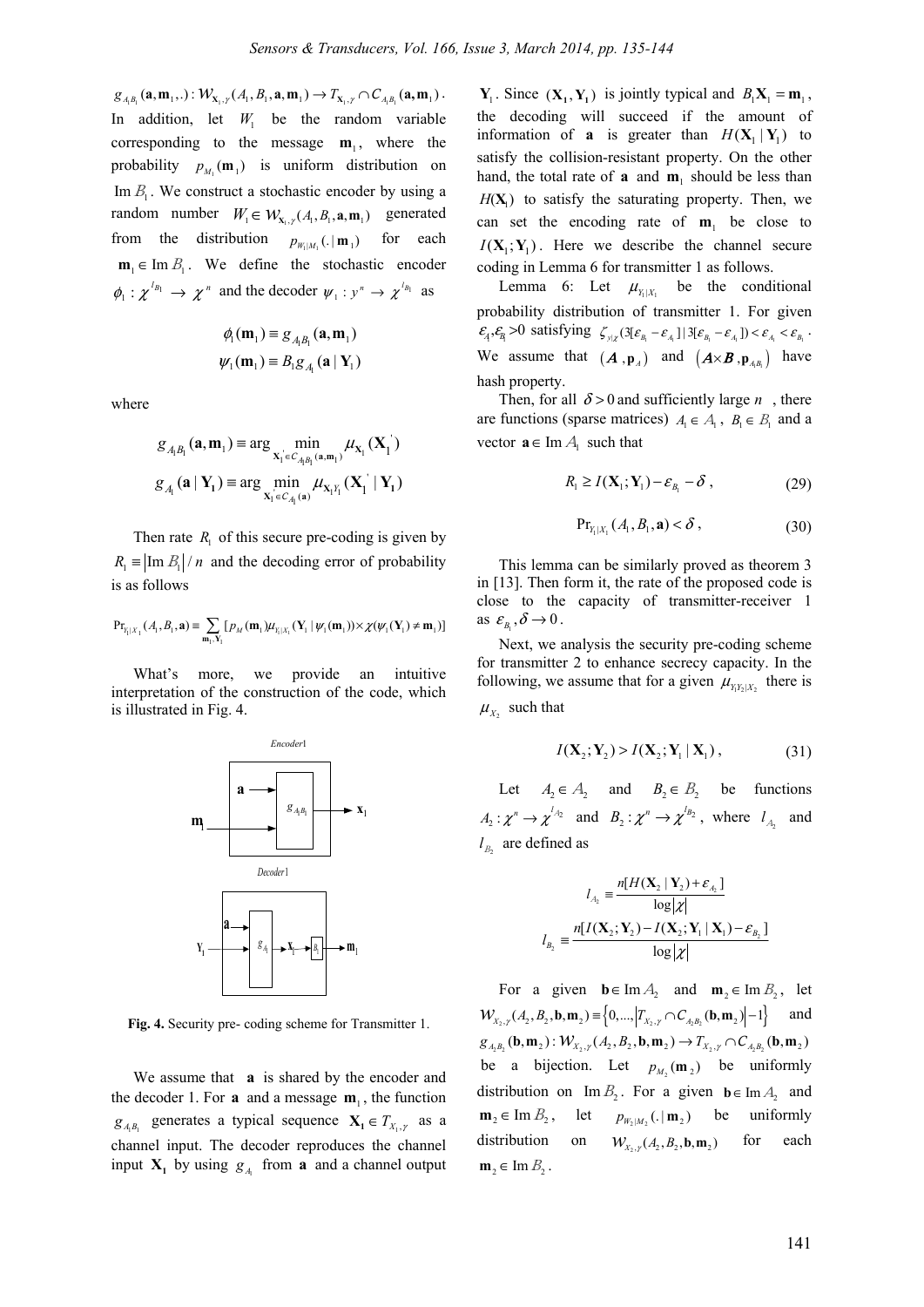We then similarly construct a stochastic encoder and decoder for transmitter 2 as  $\phi_2 : \chi^{b_2} \to \chi^n$  and  $\Psi_2 : y^n \to \chi^{l_{B_2}}$  as

$$
\phi_2(\mathbf{m}_2) \equiv g_{A_2B_2}(\mathbf{b}, \mathbf{m}_2, W_2) \quad \psi_2(\mathbf{m}_2) \equiv B_2g_{A_2}(\mathbf{b} | \mathbf{Y}_2)
$$

Here, we omit how to encode and decode the message  $W_2$  since it is similar to the previous. So we can have the rate of this code as  $R_2 \equiv \left| \text{Im } B_2 \right| / n$ . Moreover, by assuming (31), the rate goes to  $I(X_2; Y_2) - I(X_2; Y_1 | X_1) - \varepsilon_{B_2}$  as  $n \to \infty$ . We then have the following theorem.

Theorem 2: Let  $\mu_{Y_1Y_2|X_2}$  be the conditional probability distribution of this channel and assume that  $\mu_{X_2}$  and  $\mu_{Y_1Y_2|X_2}$  satisfy (31). Assume that ensembles  $(A_2, \mathbf{p}_A)$  and  $(A_2 \times B_2, \mathbf{p}_{A, B_2})$  have strong hash property when positive parameters  $\varepsilon_A$  and  $\varepsilon_B$ are given. Then for any  $\delta > 0$  and all sufficiently large *n*, there are  $\varepsilon_{B_2} > \varepsilon_{A_2} > 0$ , functions (sparse matrices)  $A_2 \in A_2$ ,  $B_2 \in B_2$  and a vector  $\mathbf{b} \in \text{Im } A_2$ such that

$$
R_2 \equiv \left[ \left| \operatorname{Im} B_2 \right| / n \right] \ge I(\mathbf{X}_2; \mathbf{Y}_2) - I(\mathbf{X}_2; \mathbf{Y}_1 \mid \mathbf{X}_1) - \varepsilon_{B_2} - \delta \tag{32}
$$

$$
Pr(\psi_2(\mathbf{Y}_2^n) \neq M_2) < \delta \tag{33}
$$

$$
d(p_{M_2Y_1^n}, p_{M_2} \times p_{Y_1^n}) < \delta \tag{34}
$$

Furthermore, if

$$
\max\left\{\sqrt{\alpha_{A_2B_2}-1}, \beta_{A_2}\right\} = o(\frac{1}{n}),\tag{35}
$$

then

$$
I(M_2; \mathbf{Y}_1^n) \to 0, \tag{36}
$$

for any  $\delta > 0$  and sufficiently large *n*.

It is shown in theorem 2 that when time slot  $N \rightarrow \infty$  and number of channel use  $2n \rightarrow \infty$ , by choosing sufficient small  $\delta$  the proposed scheme can achieve secrecy capacity for transmitter 2. Based on the definition between capacity and secure degrees of freedom, the achievable rate for each message is as follows

$$
R_{s1} = \frac{1}{F} I(\mathbf{X}_1; \overline{\mathbf{Y}}_1) = \frac{1}{2} (\log P) + o(\log P) = \frac{1}{2} (\log P) \quad (37)
$$

$$
R_{s2} = \frac{1}{F} I(\mathbf{X}_2; \overline{\mathbf{Y}}_2) - \frac{1}{2F} I(\mathbf{X}_2; \overline{\mathbf{Y}}_1 | \mathbf{X}_1)
$$
  
= 
$$
\frac{1}{2} (\log P) + o(\log P)
$$
 (38)

Then, the corresponding SDOF can be shown as

$$
D_{s_{\Sigma}} = \lim_{n \to \infty} \frac{R_{s_1} + R_{s_2}}{\frac{1}{2} \log P} \ge 1
$$
 (39)

It is shown that the proposed scheme can achieve the upper bound of SDOF by combining (39) and theorem 1.

## **5. Conclusion**

In this paper, we study secure communication of Gaussian Z channel with single antenna. We make two contributions. The first one is that we give specific proof for SDOF of Gaussian Z channel in theory, propose an achievable scheme for real Gaussian Z channel with single antenna through cooperative jamming and real interference alignment and then obtain accurate SDOF of Gaussian Z channel with single antenna. And the other one is that we propose a security pre-coding scheme based on hash property for frequency selection Gaussian Z channel with single antenna. At the same time, we then use interference alignment technology to address interference, choose the optimal sub-channels and reduce complexity for receivers. In future work, we will focus on secrecy capacity and SDOF of MIMO Gaussian Z channel.

## **Appendix A**

2

Applying Lemma 5 by letting  $f(X_2)$  be the uniform distribution on  $T_{\mathbf{X}_2, \gamma}$ , we have

$$
E_{A_2B_2} \left[ \sum_{\mathbf{b}, \mathbf{m}_2} \frac{\left| T_{\mathbf{X}_2, \gamma} \cap C_{A_2B_2} (\mathbf{b}, \mathbf{m}_2) \right|}{\left| T_{\mathbf{X}_2, \gamma} \right|} - \frac{1}{|\text{Im } A_2| |\text{Im } B_2|} \right]
$$
  

$$
\leq \sqrt{\alpha_{A_2B_2} - 1 + \frac{\left[ \beta_{A_2B_2} + 1 \right] |\text{Im } A_2| |\text{Im } B_2|}{\left| T_{\mathbf{X}_2, \gamma} \right|}}
$$
(40)

It implies that there is a pair  $(A_2, B_2)$  of functions that is the balanced coloring function of  $T_{\mathbf{x},\mathbf{y}}$ . Then we focus on the proving of theorem 2. First, we have

$$
E_{A_2B_2b} \left[ Pr(\psi_2(\mathbf{Y}_1^n) \neq M_2) \right] \leq 2^{-n[\gamma - \lambda_{\chi y}]} +
$$
  
\n
$$
E_{A_2B_2} \left[ \sum_{\mathbf{b},\mathbf{m}_2} \left| \frac{|\mathcal{T}_{\mathbf{X}_2,\gamma} \cap C_{A_2B_2}(\mathbf{b},\mathbf{m}_2)|}{|\mathcal{T}_{\mathbf{X}_2,\gamma}|} - \frac{1}{|\text{Im }A_2| |\text{Im }B_2|} \right| \right]
$$
  
\n
$$
+ \left| \left\{ \frac{\mathbf{X}_2 : \mu_{X_2|Y_2X_1}(\mathbf{X}_2' | \mathbf{Y}_2\mathbf{X}_1) \geq 2^{-n[H(\mathbf{X}_2|\mathbf{Y}_2\mathbf{X}_1)] + \zeta_{\chi y}(2\gamma |2\gamma)} \right\} | \alpha_{A_2} + \beta_{A_3} \right]
$$
(41)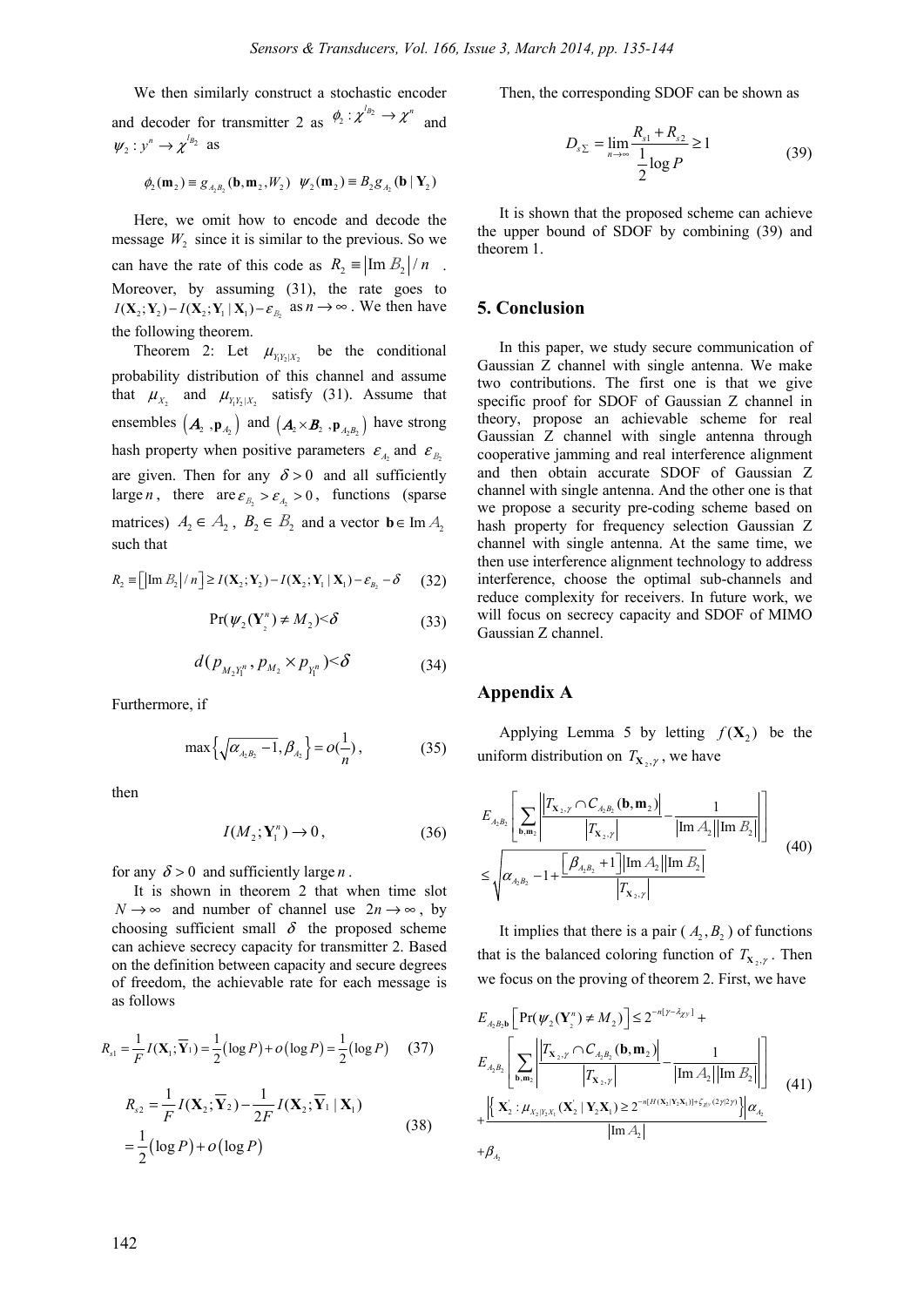Then, we evaluate  $E_{A_2 B_2 b} [d(p_{M_2 Y_1^n}, p_{M_2} \times p_{Y_1^n})]$ . At first, the joint distribution  $p_{M,Y_1^n}(\mathbf{m}_2, \mathbf{Y}_1)$  is given as

$$
p_{M_2Y_1^n}(\mathbf{m}_2, \mathbf{Y}_1) = \sum_{\mathbf{w}_2} \frac{\mu_{Y_1|X_1, X_2}(\mathbf{Y}_1 | g_{A_2B_2}(\mathbf{b}, \mathbf{m}_2, \mathbf{w}_2))}{|\text{Im } B_2||T_{\mathbf{X}_2, Y} \cap C_{A_2B_2}(\mathbf{b}, \mathbf{m}_2)|} = \sum_{\mathbf{X}_2 \in T_{\mathbf{X}_2, Y} \cap C_{A_2B_2}(\mathbf{b}, \mathbf{m}_2)} \frac{\mu_{Y_2|X_1, X_2}(\mathbf{Y}_1 | \mathbf{X}_2, \mathbf{X}_1)}{|\text{Im } B_2||T_{\mathbf{X}_2, Y} \cap C_{A_2B_2}(\mathbf{b}, \mathbf{m}_2)|}
$$
(42)

where the second equality comes from the fact that  $g_{A_2B_2}$  (**b**, **m**<sub>2</sub>,.) is bijective. The marginal distribution  $p_{Y_1^n}$  is given as

$$
p_{Y_1^n}(Y_1) \equiv \sum_{\mathbf{m}_2, \mathbf{X}_2 \in \mathcal{T}_{\mathbf{X}_2, \mathcal{Y}_1} \cap C_{A_2B_2}(\mathbf{b}, \mathbf{m}_2)} \frac{\mu_{Y_1|X_1, X_2}(Y_1 | \mathbf{X}_1, \mathbf{X}_2)}{\left|\mathcal{T}_{\mathbf{X}_2, \mathcal{Y}} \cap C_{A_2B_2}(\mathbf{b}, \mathbf{m}_2)\right| \left|\text{Im } B_2\right|}
$$

Let

$$
p_{\overline{Y}_{1}^{n}}(\mathbf{Y}_{1}) = \sum_{\mathbf{X}_{2} \in T_{\mathbf{X}_{2},y}} \frac{\mu_{Y_{1}|X_{1},X_{2}}(\mathbf{Y}_{1} | \mathbf{X}_{1},\mathbf{X}_{2})}{\left|T_{\mathbf{X}_{2},y}\right|}
$$
  
\n
$$
p_{Y_{1}^{n}((A_{2},B_{2},b,m_{2}))}(\mathbf{Y}_{1}) = \sum_{\mathbf{X}_{2} \in T_{\mathbf{X}_{2},y} \cap C_{A_{2}B_{2}}(b,m_{2})} \frac{\mu_{Y_{1}|X_{1},X_{2}}(\mathbf{Y}_{1} | \mathbf{X}_{1},\mathbf{X}_{2})}{\left|T_{\mathbf{X}_{2},y} \cap C_{A_{2}B_{2}}(b,m_{2})\right|}
$$
  
\n
$$
p_{\overline{Y}_{1}^{n}((A_{2},B_{2},b,m_{2}))}(\mathbf{Y}_{1}) = \sum_{\mathbf{X}_{2} \in T_{\mathbf{X}_{2},y} \cap C_{A_{2}B_{2}}(b,m_{2})} \left[ \left|\text{Im } A_{2}\right| \left|\text{Im } B_{2}\right| \right]
$$
  
\n
$$
\times \mu_{Y_{1}|X_{1},X_{2}}(\mathbf{Y}_{1} | \mathbf{X}_{1}, \mathbf{X}_{2})) / \left|T_{\mathbf{X}_{2},y}\right| \right]
$$

Then we have

$$
d(p_{M_{2}Y_{1}^{n}}, p_{M_{2}} \times p_{Y_{1}^{n}}) = \sum_{m_{2}, Y_{1}} \left( \frac{1}{|\text{Im } B_{2}|} | p_{Y_{1}^{n}((A_{2}, B_{2}, b, m_{2}))}(Y_{1}) - p_{Y_{1}^{n}}(Y_{1})| \right)
$$
  
\n
$$
\leq \sum_{m_{2}, Y_{1}} \frac{1}{|\text{Im } B_{2}|} | p_{Y_{1}^{n}((A_{2}, B_{2}, b, m_{2}))}(Y_{1}) - p_{Y_{1}^{n}}(Y_{1})|
$$
  
\n
$$
+ \sum_{Y_{1}} | p_{Y_{1}^{n}}(Y_{1}) - p_{Y_{1}^{n}}(Y_{1})|
$$
  
\n
$$
\leq 2 \sum_{m_{2}, Y_{1}} \frac{1}{|\text{Im } B_{2}|} | p_{Y_{1}^{n}(A_{2}, B_{2}, b, m_{2})}(Y_{1}) - p_{Y_{1}^{n}}(Y_{1})|
$$
  
\n
$$
\leq 2 \sum_{m_{2}, Y_{1}} \frac{1}{|\text{Im } B_{2}|} | p_{Y_{1}^{n}((A_{2}, B_{2}, b, m_{2}))}(Y_{1}) - p_{Y_{1}^{n}((A_{2}, B_{2}, b, m_{2}))}(Y_{1})|
$$
  
\n+2  $\sum_{m_{2}, Y_{1}} \frac{1}{|\text{Im } B_{2}|} | p_{Y_{1}^{n}((A_{2}, B_{2}, b, m_{2}))}(Y_{1}) - p_{Y_{1}^{n}}(Y_{1})|$ 

In the following, we evaluate the average of the first term in (43) as

$$
E_{A_2B_2b} \left[ \sum_{\mathbf{m}_2, \mathbf{Y}_1} \frac{1}{|\text{Im } B_2|} \left| p_{\mathbf{Y}_1^{\pi}((A_2, B_2, \mathbf{b}, \mathbf{m}_2))}(\mathbf{Y}_1) - p_{\overline{\mathbf{Y}_1}^{\pi}((A_2, B_2, \mathbf{b}, \mathbf{m}_2))}(\mathbf{Y}_1) \right| \right]
$$
  
\n
$$
\leq E_{A_2B_2} \left[ \sum_{\mathbf{b}, \mathbf{m}_2, \mathbf{Y}_1, \mathbf{Y}_2 \in \mathcal{T}_{\mathbf{X}_2, \mathbf{y}} \cap C_{A_2B_2}(\mathbf{b}, \mathbf{m}_2)} \left( \frac{\mu_{Y_1|X_1, X_2}(\mathbf{Y}_1 | \mathbf{X}_1, \mathbf{X}_2)}{|\text{Im } A_2||\text{Im } B_2|} \right) \right]
$$
(44)

$$
= E_{A_2 B_2} \left[ \sum_{\mathbf{b}, \mathbf{m}_2} \left| \frac{\left| T_{\mathbf{x}_2, y} \cap C_{A_2 B_2} (\mathbf{b}, \mathbf{m}_2) \right|}{\left| T_{\mathbf{x}_2, y} \right|} - \frac{1}{\left| \text{Im } A_2 \right| \left| \text{Im } B_2 \right|} \right| \right]
$$

We define the following function

$$
f(\mathbf{X}_{2} | \mathbf{Y}_{1}) = \begin{cases} \frac{\mu_{Y_{1}|X_{1},X_{2}}(\mathbf{Y}_{1} | \mathbf{X}_{1}, \mathbf{X}_{2})}{|T_{\mathbf{x}_{2},y}| p_{\overline{Y_{1}}}( \mathbf{Y}_{1})}, \text{ if } \mathbf{X}_{2} \in T_{\mathbf{X}_{2},y} \\ 0 \text{ if } \mathbf{X}_{2} \notin T_{\mathbf{X}_{2},y} \\ T(\mathbf{Y}_{1}) = \begin{cases} \mathbf{X}_{2} \in T_{\mathbf{X}_{2},y} : \mathbf{Y}_{1} \in T_{Y_{1}|X_{2},X_{1},y}(\mathbf{X}_{2}) \end{cases} \end{cases}
$$

By applying Lemma 25 in [12], we have

$$
E_{\overline{Y_1}^n} \left[ f([T(\overline{Y_1}^n)]^c \cap T_{\mathbf{x}_2, y} | \overline{Y_1}^n) \right]
$$
  
\n
$$
\leq \sum_{\mathbf{x}_2 \in T_{\mathbf{x}_2, y} \mathbf{x}_1 \in T_{\mathbf{x}_1 | X_1, Y_2} \cap (\mathbf{x}_2)} \frac{\mu_{Y_1 | X_1, X_2} \left( \mathbf{Y}_1 | \mathbf{X}_1, \mathbf{X}_2 \right)}{|T_{\mathbf{x}_2, y}|}
$$
(45)  
\n
$$
\leq 2^{-n \left[ \gamma - \lambda_{2\gamma} \right]}
$$

Then we evaluate the second term in (43) as

$$
E_{A_{2}B_{2}b} \left[ \sum_{m_{2}, Y_{1}} \frac{1}{|\text{Im } B_{2}|} \left| p_{\overline{Y}_{1}^{n}((A_{2}, B_{2}, b, m_{2}))} (\mathbf{Y}_{1}) - p_{\overline{Y}_{1}^{n}} (\mathbf{Y}_{1}) \right| \right]
$$
  
\n
$$
= E_{A_{2}B_{2} \overline{Y}_{1}^{n}} \left[ \sum_{b, m_{2}} \left| f(T_{x_{2}, y} \cap C_{A_{2}B_{2}} (\mathbf{b}, \mathbf{m}_{2}) | \overline{Y}_{1}^{n}) - \frac{1}{|\text{Im } A_{2}| |\text{Im } B_{2}|} \right| \right]
$$
  
\n
$$
\leq E_{A_{2}B_{2} \overline{Y}_{1}^{n}} \left[ \sum_{b, m_{2}} \left| f(T(\overline{Y}_{1}^{n}) \cap C_{A_{2}B_{2}} (\mathbf{b}, \mathbf{m}_{2}) | \overline{Y}_{1}^{n}) - \frac{f(T(\overline{Y}_{1}^{n}) | \overline{Y}_{1}^{n})}{|\text{Im } A_{2}| |\text{Im } B_{2}|} \right| \right]
$$
  
\n+2 $E_{\overline{Y}_{1}^{n}} \left[ g([T(\overline{Y}_{1}^{n}) | \overline{Y}_{1}^{n})]^{c} \cap T_{x_{2}, y} | \overline{Y}_{1}^{n}) \right]$ 

From Lemma 5, we then have the equality as

$$
E_{A_{2}B_{2}\overline{Y}_{1}^{n}}\left[\sum_{\mathbf{b},\mathbf{m}_{2}}\left|f(T(\overline{Y}_{1}^{n})\cap C_{A_{2}B_{2}}(\mathbf{b},\mathbf{m}_{2})|\overline{Y}_{1}^{n})\right.\right]
$$
\n
$$
-\frac{f(T(\overline{Y}_{1}^{n})|\overline{Y}_{1}^{n})}{|\text{Im }A_{2}||\text{Im }B_{2}|}\right]
$$
\n
$$
=\sum_{\mathbf{Y}_{1}:T(\mathbf{Y}_{1})\notin\emptyset}p_{\overline{Y}_{1}^{n}}(\mathbf{Y}_{1})f(T(\mathbf{Y}_{1})|\mathbf{Y}_{1})
$$
\n
$$
\times E_{A_{2}B_{2}}\left[\sum_{\mathbf{b},\mathbf{m}_{2}}\left|\frac{f(T(\mathbf{Y}_{1})\cap C_{A_{2}B_{2}}(\mathbf{b},\mathbf{m}_{2})|\mathbf{Y}_{1})}{f(T(\mathbf{Y}_{1})|\mathbf{Y}_{1})}\right|\right]
$$
\n
$$
\leq \sum_{\mathbf{Y}_{1}:T(\mathbf{Y}_{1})\notin\emptyset}p_{\overline{Y}_{1}^{n}}(\mathbf{Y}_{1})f(T(\mathbf{Y}_{1})|\mathbf{Y}_{1})
$$
\n
$$
\times\left[\sum_{\mathbf{Y}_{1}:T(\mathbf{Y}_{1})\notin\emptyset}p_{\overline{Y}_{1}^{n}}(\mathbf{Y}_{1})f(T(\mathbf{Y}_{1})|\mathbf{Y}_{1})\right]
$$
\n
$$
\times\left[\alpha_{A_{2}B_{2}}-1+\frac{\left[\beta_{A_{2}B_{2}}+1\right]|\text{Im }A_{2}|\text{Im }B_{2}|\frac{\text{max}}{\mathbf{X}_{2}f(\mathbf{Y}_{1})}f(\mathbf{X}_{2}|\mathbf{Y}_{1},\mathbf{X}_{1})\right]}f(T(\mathbf{Y}_{1})|\mathbf{Y}_{1})\right]
$$

where